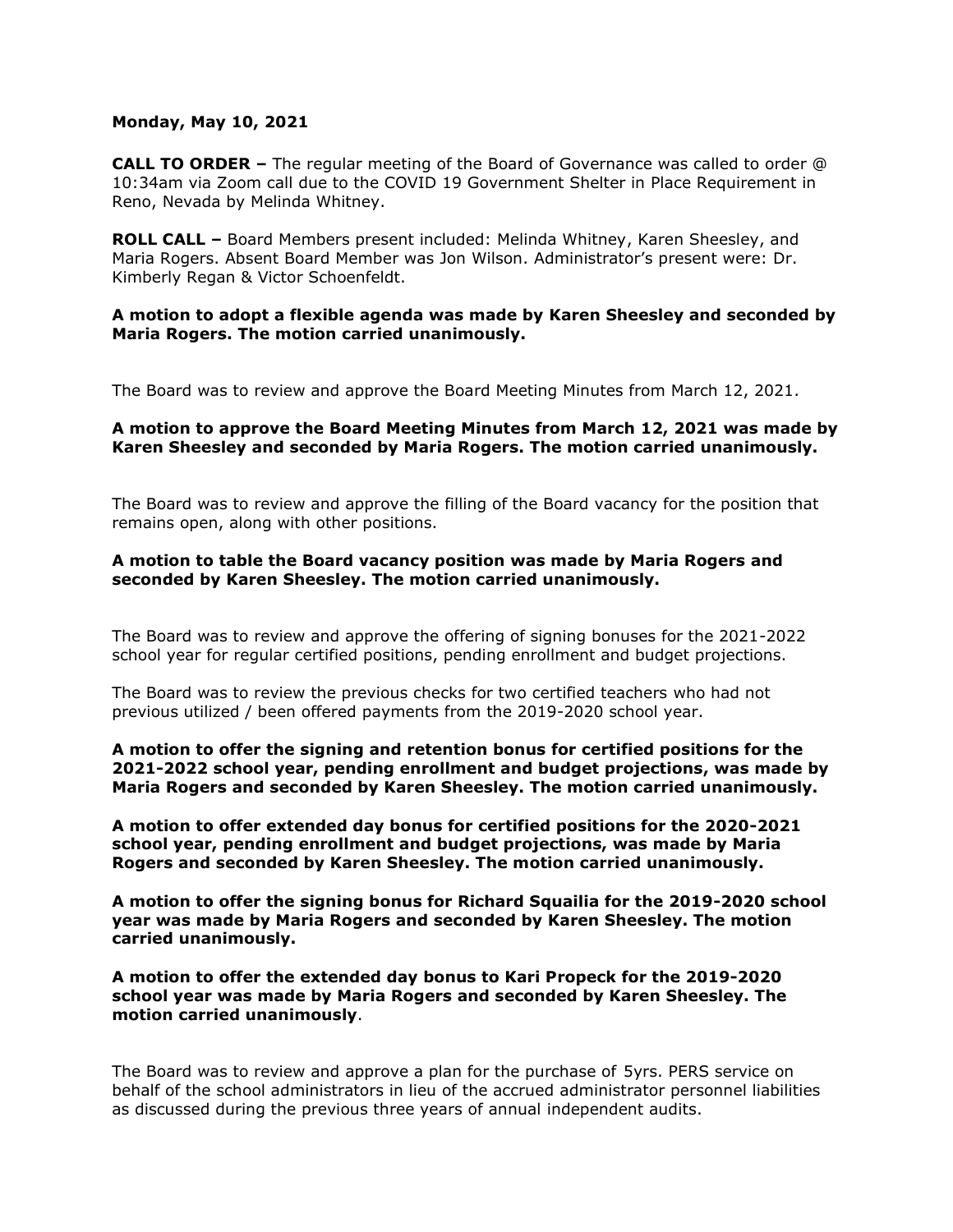# **A motion to table the purchase of the 5yrs of PERS service on behalf of the school administrators was made by Maria Rogers and seconded by Karen Sheesley. The motion carried unanimously.**

The Board was to review and approve a plan for the purchase of accrued sick time for retiring teachers.

# **A motion to table a plan for the purchase of accrued sick time for retiring teachers was made by Maria and seconded by Karen Sheesley. The motion carried unanimously.**

The Board was to review and discuss updates on the Fox Building, Western Alliance Bank loan forbearance, property sale, and construction timeline and progress.

#### **This item was for discussion only.**

The Board was to review and approve the Profit and Loss Budget to Actual from July 1, 2020 through March 31, 2021 for filing using the NDE Chart of Accounts.

**A motion to approve the Profit and Loss Budget to Actual from July 1, 2020 through March 31, 2021, used for filing with the NDE Chart of Accounts, was made by Maria Rogers and seconded by Karen Sheesley. The motion carried unanimously**.

The Board moved into public hearing.

## **A motion to approve and move into public hearing was made by Maria Rogers and seconded by Karen Sheesley. The motion carried unanimously.**

The Board was to review and approve the final 2020-2021 Budget.

## **A motion to approve the Final 2020-2021 Budget for was made by Maria Rogers and seconded by Karen Sheesley. The motion carried unanimously.**

The Board moved into closed hearing.

## **A motion to approve and move into closed hearing was made by Maria Rogers and seconded by Karen Sheesley. The motion carried unanimously.**

**Executive Directors Report: No comments noted**

#### **Education Director Discussion: Updates on the NDE Star Rating System and SBAC completions were discussed.**

#### **PUBLIC COMMENTS:**

**No additional comments noted.**